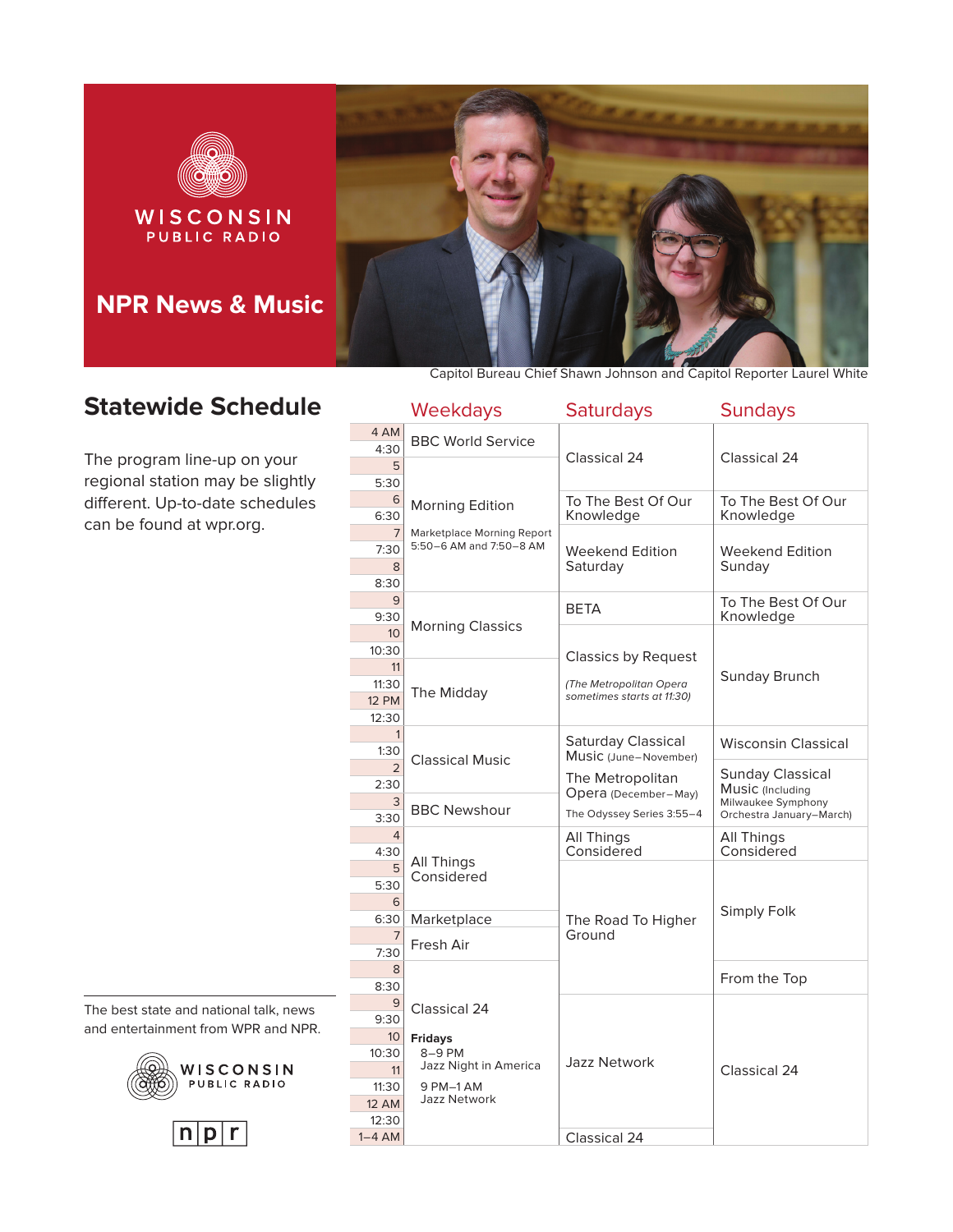

#### **Southwestern Region/La Crosse Schedule**

**89.9** FM WLSU - La Crosse

The best state and national talk, news and entertainment from WPR and NPR.





|                                      | <b>Weekdays</b>                                       | <b>Saturdays</b>                                                                        | <b>Sundays</b>                                 |
|--------------------------------------|-------------------------------------------------------|-----------------------------------------------------------------------------------------|------------------------------------------------|
| 4 AM<br>4:30                         | <b>BBC World Service</b>                              | Classical 24                                                                            | Classical 24                                   |
| 5<br>5:30                            |                                                       |                                                                                         |                                                |
| 6<br>6:30                            | <b>Morning Edition</b>                                | To The Best Of Our<br>Knowledge                                                         | To The Best Of Our<br>Knowledge                |
| 7<br>7:30                            | Marketplace Morning Report<br>5:50-6 AM and 7:50-8 AM | Weekend Edition                                                                         | Weekend Edition                                |
| 8<br>8:30                            |                                                       | Saturday                                                                                | Sunday                                         |
| 9<br>9:30                            |                                                       | <b>BETA</b>                                                                             | To The Best Of Our<br>Knowledge                |
| 10<br>10:30                          | <b>Morning Classics</b>                               | <b>Classics by Request</b>                                                              |                                                |
| 11<br>11:30<br><b>12 PM</b><br>12:30 | The Midday                                            | (The Metropolitan Opera<br>sometimes starts at 11:30)                                   | Sunday Brunch                                  |
| $\mathbf{1}$<br>1:30                 |                                                       | Saturday Classical<br>Music (June-November)<br>The Metropolitan<br>Opera (December-May) | <b>Wisconsin Classical</b>                     |
| $\mathfrak{D}$<br>2:30               | <b>Classical Music</b>                                |                                                                                         | <b>Sunday Classical</b><br>Music (Including    |
| 3<br>3:30                            | <b>BBC Newshour</b>                                   | The Odyssey Series 3:55-4                                                               | Milwaukee Symphony<br>Orchestra January-March) |
| 4<br>4:30                            |                                                       | All Things<br>Considered                                                                | All Things<br>Considered                       |
| 5<br>5:30<br>6                       | All Things<br>Considered                              |                                                                                         | Simply Folk                                    |
| 6:30<br>$\overline{7}$<br>7:30       | Marketplace<br>Fresh Air (M-Th)<br>Newsmakers (F)     | The Road To Higher<br>Ground                                                            |                                                |
| 8<br>8:30                            |                                                       |                                                                                         | From the Top                                   |
| 9<br>9:30                            | Classical 24                                          |                                                                                         |                                                |
| 10 <sup>°</sup><br>10:30<br>11       | <b>Fridays</b><br>8-9 PM<br>Jazz Night in America     | <b>Jazz Network</b>                                                                     | Classical 24                                   |
| 11:30<br><b>12 AM</b><br>12:30       | 9 PM-1 AM<br><b>Jazz Network</b>                      |                                                                                         |                                                |
| $1-4$ AM                             |                                                       | Classical 24                                                                            |                                                |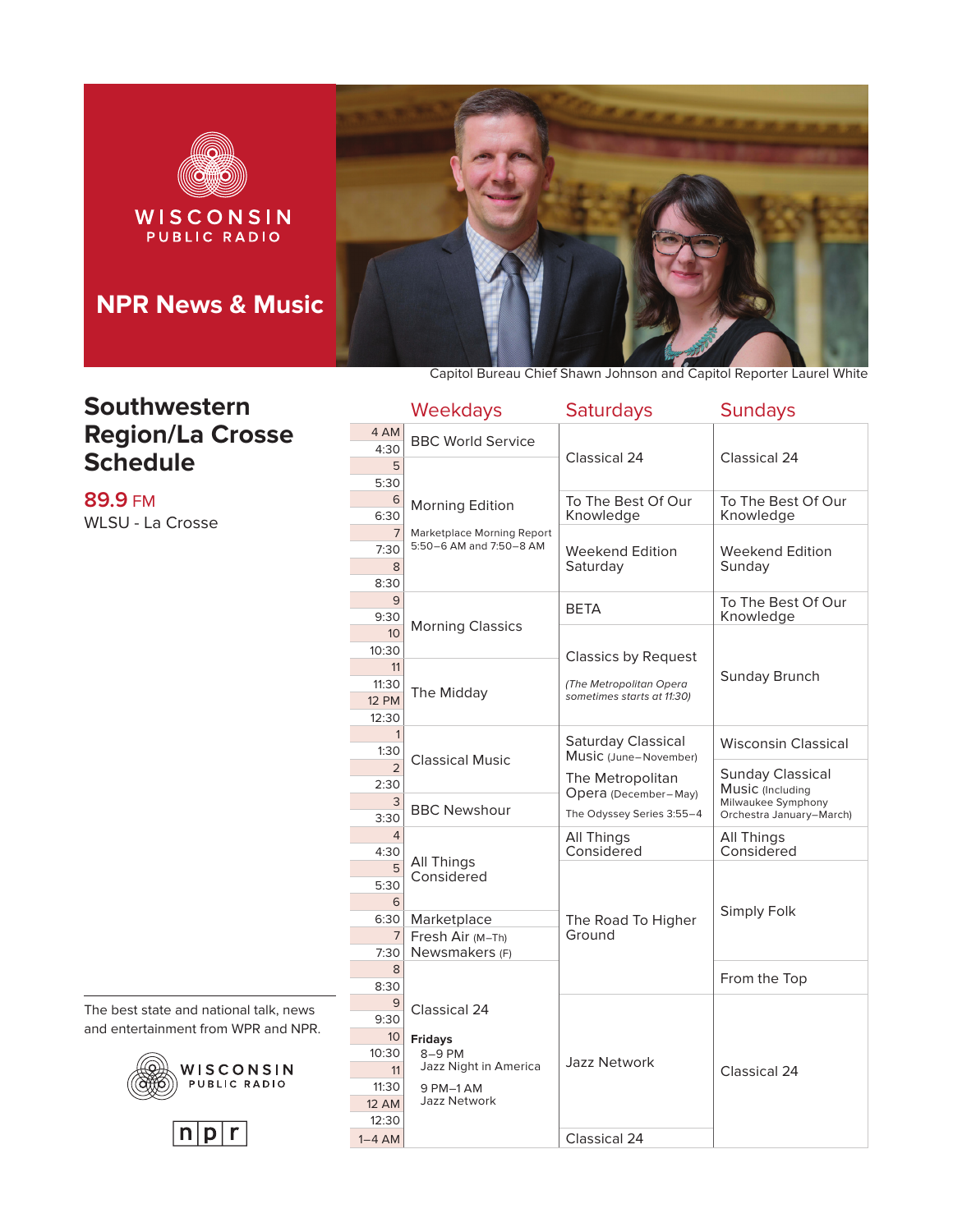

**Northern Region Schedule**

**89.9** FM WHSA - Brule

**88.5** FM WSSU - Superior

**104.7** FM WHWA - Washburn

The best state and national talk, news and entertainment from WPR and NPR.





|                                      | Weekdays                                              | <b>Saturdays</b>                                                                    | <b>Sundays</b>                                 |
|--------------------------------------|-------------------------------------------------------|-------------------------------------------------------------------------------------|------------------------------------------------|
| 4 AM<br>4:30                         | <b>BBC World Service</b>                              |                                                                                     |                                                |
| 5<br>5:30                            |                                                       | Classical 24                                                                        | Classical 24                                   |
| 6<br>6:30                            | <b>Morning Edition</b>                                | To The Best Of Our<br>Knowledge                                                     | To The Best Of Our<br>Knowledge                |
| $\overline{7}$<br>7:30               | Marketplace Morning Report<br>5:50-6 AM and 7:50-8 AM | Weekend Edition                                                                     | Weekend Edition                                |
| 8<br>8:30                            |                                                       | Saturday                                                                            | Sunday                                         |
| 9<br>9:30                            |                                                       | <b>BETA</b>                                                                         | To The Best Of Our<br>Knowledge                |
| 10 <sup>1</sup><br>10:30             | <b>Morning Classics</b>                               |                                                                                     |                                                |
| 11<br>11:30<br><b>12 PM</b><br>12:30 | The Midday                                            | <b>Classics by Request</b><br>(The Metropolitan Opera<br>sometimes starts at 11:30) | Sunday Brunch                                  |
| 1<br>1:30                            |                                                       | Saturday Classical<br>Music (June-November)                                         | <b>Wisconsin Classical</b>                     |
| $\overline{2}$<br>2:30               | <b>Classical Music</b>                                | The Metropolitan<br>Opera (December-May)                                            | <b>Sunday Classical</b><br>Music (Including    |
| 3<br>3:30                            | <b>BBC Newshour</b>                                   | The Odyssey Series 3:55-4                                                           | Milwaukee Symphony<br>Orchestra January-March) |
| $\overline{4}$<br>4:30               |                                                       | All Things<br>Considered                                                            | All Things<br>Considered                       |
| 5<br>5:30<br>6                       | All Things<br>Considered                              |                                                                                     |                                                |
| 6:30                                 | Marketplace                                           | The Road To Higher                                                                  | Simply Folk                                    |
| 7<br>7:30                            | Fresh Air (M-Th)<br>Simply Superior (F)               | Ground                                                                              |                                                |
| 8<br>8:30                            |                                                       |                                                                                     | From the Top                                   |
| 9<br>9:30                            | Classical 24                                          |                                                                                     |                                                |
| 10 <sup>°</sup><br>10:30<br>11       | <b>Fridays</b><br>8-9 PM<br>Jazz Night in America     | <b>Jazz Network</b>                                                                 | Classical 24                                   |
| 11:30<br><b>12 AM</b><br>12:30       | 9 PM-1 AM<br><b>Jazz Network</b>                      |                                                                                     |                                                |
| $1-4$ AM                             |                                                       | Classical 24                                                                        |                                                |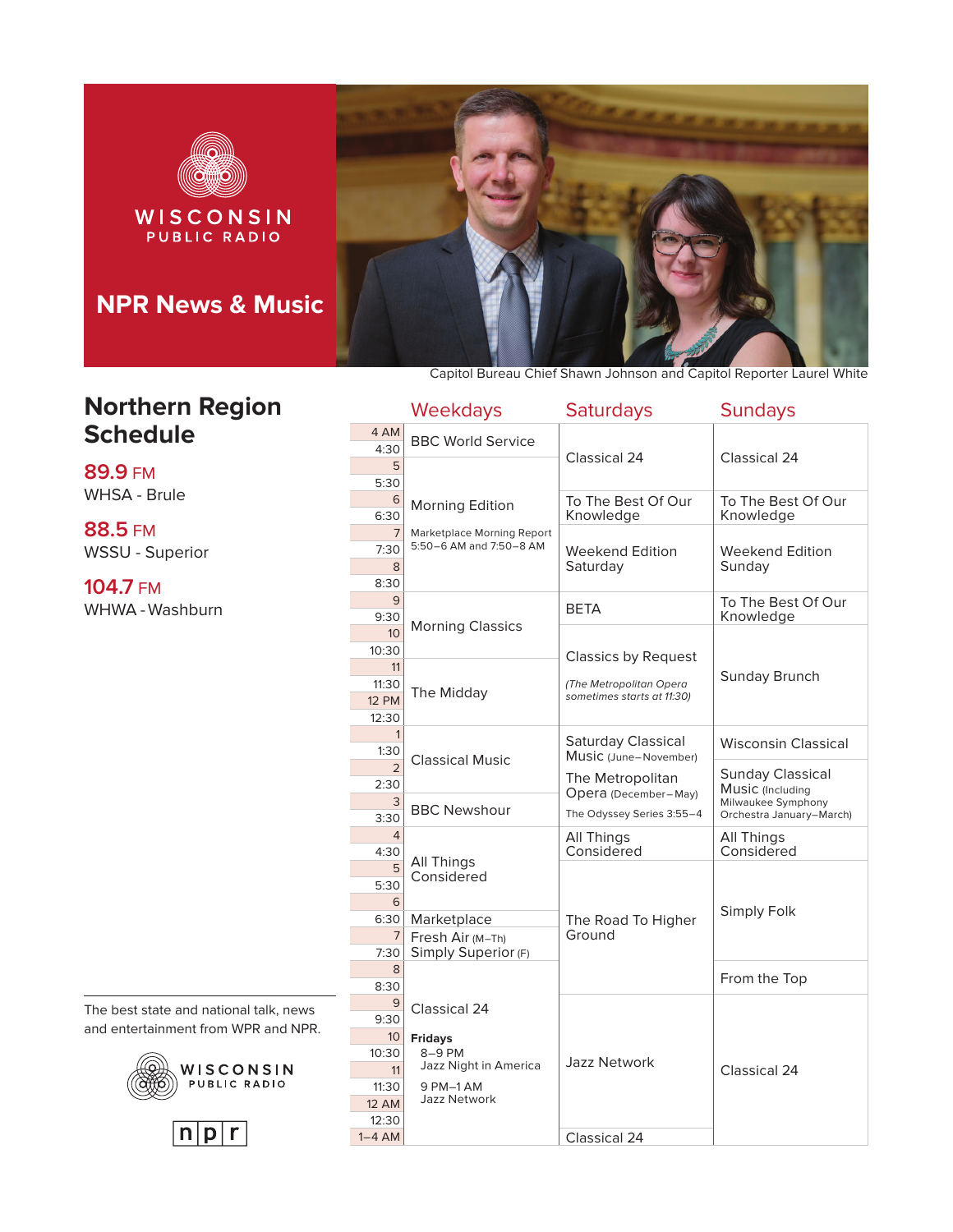

# **Western Region Schedule**

**89.7** FM WUEC - Eau Claire

**90.7** FM WVSS - Menomonie

The best state and national talk, news and entertainment from WPR and NPR.





|                             | <b>Weekdays</b>                                       | <b>Saturdays</b>                | <b>Sundays</b>                         |
|-----------------------------|-------------------------------------------------------|---------------------------------|----------------------------------------|
| 4 AM<br>4:30                | <b>BBC World Service</b>                              | Classical 24                    | Classical 24                           |
| 5<br>5:30                   |                                                       |                                 |                                        |
| 6<br>6:30                   | <b>Morning Edition</b>                                | To The Best Of Our<br>Knowledge | To The Best Of Our<br>Knowledge        |
| $\overline{7}$<br>7:30<br>8 | Marketplace Morning Report<br>5:50-6 AM and 7:50-8 AM | Weekend Edition<br>Saturdav     | Weekend Edition<br>Sundav              |
| 8:30                        |                                                       |                                 |                                        |
| 9                           |                                                       | BETA                            | To The Best Of Our                     |
| 9:30                        | <b>Morning Classics</b>                               |                                 | Knowledge                              |
| 10<br>10:30                 |                                                       |                                 |                                        |
| 11                          |                                                       | <b>Classics by Request</b>      |                                        |
| 11:30                       |                                                       | (The Metropolitan Opera         | Sunday Brunch                          |
| <b>12 PM</b>                | The Midday                                            | sometimes starts at 11:30)      |                                        |
| 12:30                       |                                                       |                                 |                                        |
| 1                           |                                                       | Saturday Classical              | <b>Wisconsin Classical</b>             |
| 1:30                        | <b>Classical Music</b>                                | Music (June-November)           |                                        |
| $\mathfrak{D}$<br>2:30      |                                                       | The Metropolitan                | <b>Sunday Classical</b>                |
| 3                           |                                                       | Opera (December-May)            | Music (Including<br>Milwaukee Symphony |
| 3:30                        | <b>BBC Newshour</b>                                   | The Odyssey Series 3:55-4       | Orchestra January-March)               |
| $\overline{4}$              |                                                       | All Things                      | All Things                             |
| 4:30                        |                                                       | Considered                      | Considered                             |
| 5                           | All Things<br>Considered                              |                                 |                                        |
| 5:30                        |                                                       |                                 | On 89.7 WUEC:<br><b>Blugold Radio</b>  |
| 6                           |                                                       |                                 |                                        |
| 6:30<br>$\overline{7}$      | Marketplace                                           | The Road To Higher<br>Ground    | On 90.7 WVSS:                          |
| 7:30                        | Fresh Air (M-Th)<br>Spectrum West (F)                 |                                 | Simply Folk                            |
| $\mathsf{R}$                |                                                       |                                 |                                        |
| 8:30                        |                                                       |                                 | From the Top                           |
| 9                           | Classical 24                                          |                                 |                                        |
| 9:30                        |                                                       |                                 |                                        |
| 10 <sup>°</sup>             | <b>Fridays</b>                                        |                                 |                                        |
| 10:30                       | 8-9 PM<br>Jazz Night in America                       | <b>Jazz Network</b>             |                                        |
| 11                          |                                                       |                                 | Classical 24                           |
| 11:30<br><b>12 AM</b>       | 9 PM-1 AM<br><b>Jazz Network</b>                      |                                 |                                        |
| 12:30                       |                                                       |                                 |                                        |
| $1-4$ AM                    |                                                       | Classical 24                    |                                        |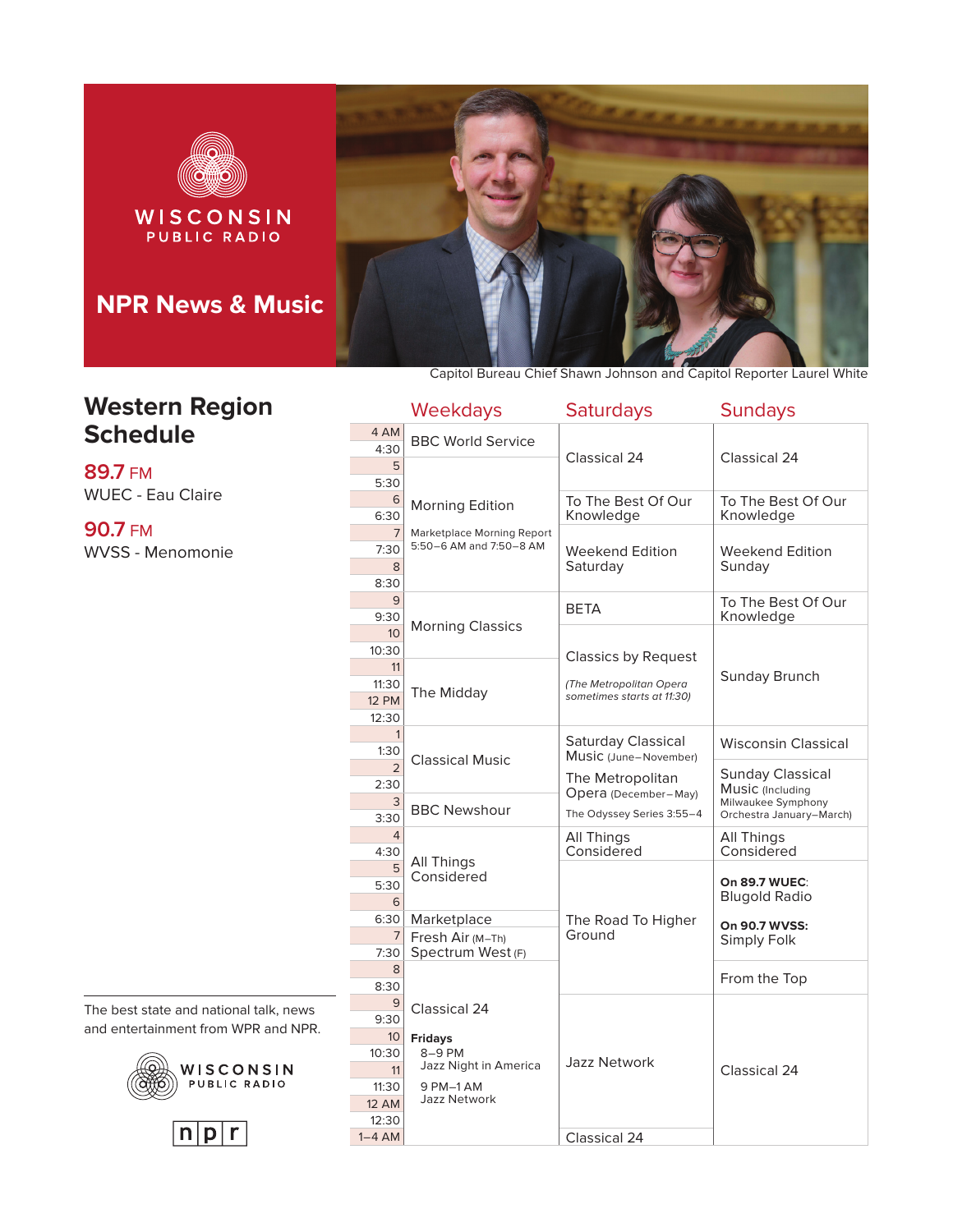

## **Northeastern Region Schedule**

**89.3** FM WPNE - Green Bay

**89.7** FM WHND - Sister Bay

**Alternative Boundaries** 10 PM — Midnight

**Tuesday:** The Blue Side **Wednesday:** Beyond the Barrier **Thursday:** Kalihweyo'se

The best state and national talk, news and entertainment from WPR and NPR.





|                                      | Weekdays                                                                                         | <b>Saturdays</b>                                      | <b>Sundays</b>                                             |
|--------------------------------------|--------------------------------------------------------------------------------------------------|-------------------------------------------------------|------------------------------------------------------------|
| 4 AM<br>4:30                         | <b>BBC World Service</b>                                                                         |                                                       |                                                            |
| 5<br>5:30                            |                                                                                                  | Classical 24                                          | Classical 24                                               |
| 6<br>6:30                            | Morning Edition                                                                                  | To The Best Of Our<br>Knowledge                       | To The Best Of Our<br>Knowledge                            |
| $\overline{7}$<br>7:30<br>8<br>8:30  | Marketplace Morning Report<br>5:50-6 AM and 7:50-8 AM                                            | Weekend Edition<br>Saturday                           | Weekend Edition<br>Sundav                                  |
| 9<br>9:30                            |                                                                                                  | BETA                                                  | To The Best Of Our<br>Knowledge                            |
| 10 <sup>10</sup><br>10:30            | <b>Morning Classics</b>                                                                          | <b>Classics by Request</b>                            |                                                            |
| 11<br>11:30<br><b>12 PM</b><br>12:30 | The Midday                                                                                       | (The Metropolitan Opera<br>sometimes starts at 11:30) | Sunday Brunch                                              |
| $\mathbf{1}$<br>1:30                 |                                                                                                  | Saturday Classical<br>Music (June-November)           | <b>Wisconsin Classical</b>                                 |
| $\overline{2}$<br>2:30<br>3          | <b>Classical Music</b>                                                                           | The Metropolitan<br>Opera (December-May)              | Sunday Classical<br>Music (Including<br>Milwaukee Symphony |
| 3:30                                 | <b>BBC Newshour</b>                                                                              | The Odyssey Series 3:55-4                             | Orchestra January-March)                                   |
| $\overline{4}$<br>4:30               | All Things                                                                                       | All Things<br>Considered                              | All Things<br>Considered                                   |
| 5<br>5:30<br>6                       | Considered                                                                                       |                                                       |                                                            |
| 6:30                                 | Marketplace                                                                                      | The Road To Higher<br>Ground                          | Simply Folk                                                |
| $\overline{7}$<br>7:30               | Fresh Air                                                                                        |                                                       |                                                            |
| 8<br>8:30                            | Classical 24 (M-Th)<br>Jazz Night in America (F)                                                 |                                                       | From the Top                                               |
| 9<br>9:30                            | Classical 24 (M-Th)<br>Jazz Network (F)                                                          |                                                       |                                                            |
| 10 <sup>°</sup><br>10:30<br>11       | Classical 24 (M)<br><b>Alternative Boundaries</b><br>(T-Th See list on left)<br>Jazz Network (F) | Jazz Network                                          | Classical 24                                               |
| 11:30<br><b>12 AM</b>                | Classical 24 (M-Th)                                                                              |                                                       |                                                            |
| 12:30                                | Jazz Network (F)                                                                                 |                                                       |                                                            |
| $1-4$ AM                             | Classical 24                                                                                     | Classical 24                                          |                                                            |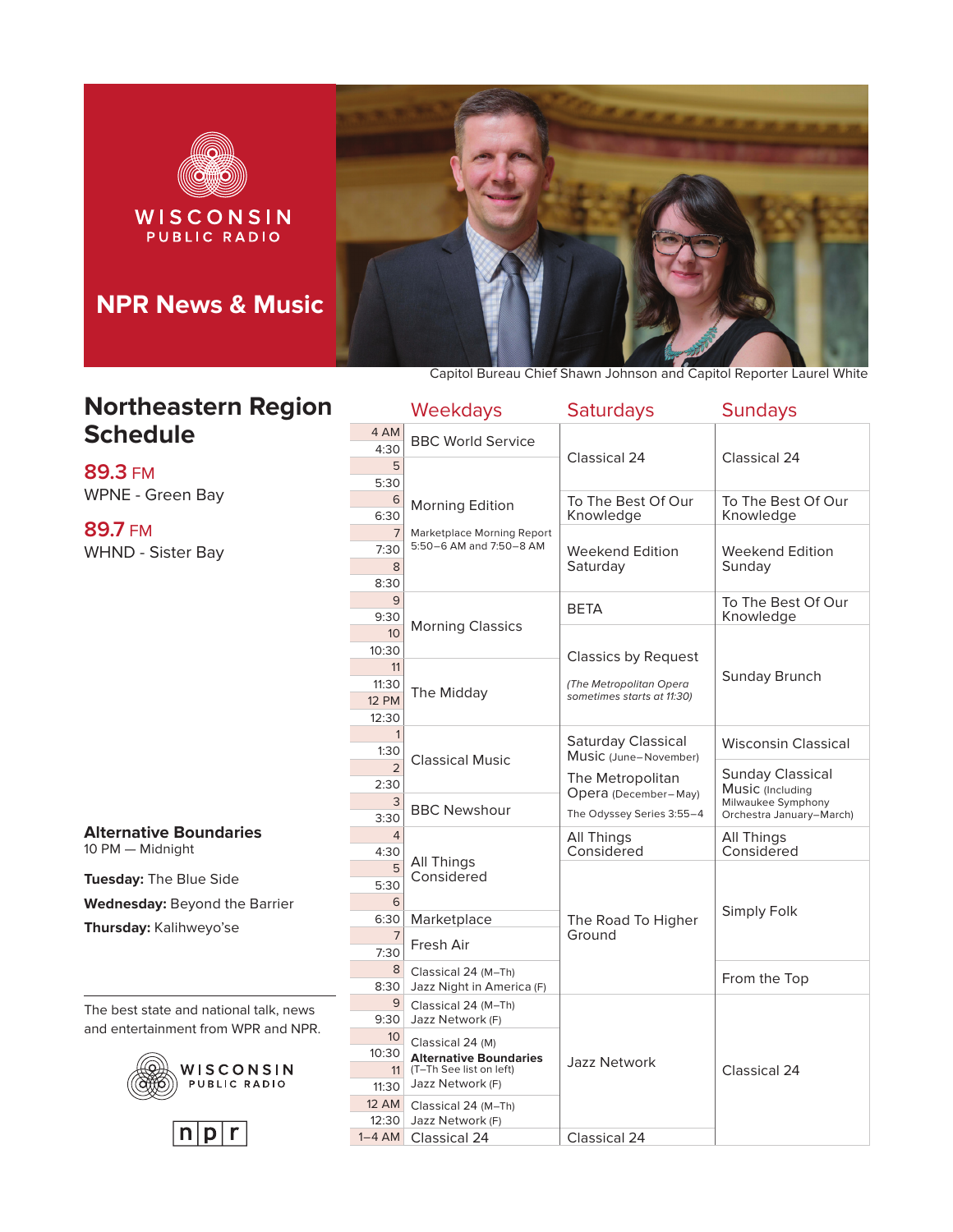

#### **Southwestern Region/Platteville Schedule**

**89.1** FM WSSW - Platteville

The best state and national talk, news and entertainment from WPR and NPR.





|                                      | <b>Weekdays</b>                                       | <b>Saturdays</b>                                                                    | <b>Sundays</b>                                 |
|--------------------------------------|-------------------------------------------------------|-------------------------------------------------------------------------------------|------------------------------------------------|
| 4 AM<br>4:30                         | <b>BBC World Service</b>                              |                                                                                     |                                                |
| 5<br>5:30                            |                                                       | Classical 24                                                                        | Classical 24                                   |
| 6<br>6:30                            | <b>Morning Edition</b>                                | To The Best Of Our<br>Knowledge                                                     | To The Best Of Our<br>Knowledge                |
| 7<br>7:30                            | Marketplace Morning Report<br>5:50-6 AM and 7:50-8 AM | Weekend Edition                                                                     | Weekend Edition                                |
| 8<br>8:30                            |                                                       | Saturday                                                                            | Sundav                                         |
| 9<br>9:30                            |                                                       | <b>BETA</b>                                                                         | To The Best Of Our<br>Knowledge                |
| 10 <sup>°</sup><br>10:30             | <b>Morning Classics</b>                               |                                                                                     |                                                |
| 11<br>11:30<br><b>12 PM</b><br>12:30 | The Midday                                            | <b>Classics by Request</b><br>(The Metropolitan Opera<br>sometimes starts at 11:30) | Sunday Brunch                                  |
| $\mathbf{1}$<br>1:30                 |                                                       | Saturday Classical<br>Music (June-November)                                         | <b>Wisconsin Classical</b>                     |
| $\mathfrak{D}$<br>2:30               | <b>Classical Music</b>                                | The Metropolitan<br>Opera (December-May)                                            | <b>Sunday Classical</b><br>Music (Including    |
| 3<br>3:30                            | <b>BBC Newshour</b>                                   | The Odyssey Series 3:55-4                                                           | Milwaukee Symphony<br>Orchestra January-March) |
| 4<br>4:30                            |                                                       | All Things<br>Considered                                                            | All Things<br>Considered                       |
| 5<br>5:30<br>6                       | All Things<br>Considered                              |                                                                                     |                                                |
| 6:30                                 | Marketplace                                           | The Road To Higher                                                                  | Simply Folk                                    |
| $\overline{7}$<br>7:30               | Fresh Air                                             | Ground                                                                              |                                                |
| 8<br>8:30                            |                                                       |                                                                                     | From the Top                                   |
| 9<br>9:30                            | Classical 24                                          |                                                                                     |                                                |
| 10 <sup>°</sup><br>10:30<br>11       | <b>Fridays</b><br>8-9 PM<br>Jazz Night in America     | <b>Jazz Network</b>                                                                 | Classical 24                                   |
| 11:30<br><b>12 AM</b><br>12:30       | 9 PM-1 AM<br><b>Jazz Network</b>                      |                                                                                     |                                                |
| $1-4$ AM                             |                                                       | Classical 24                                                                        |                                                |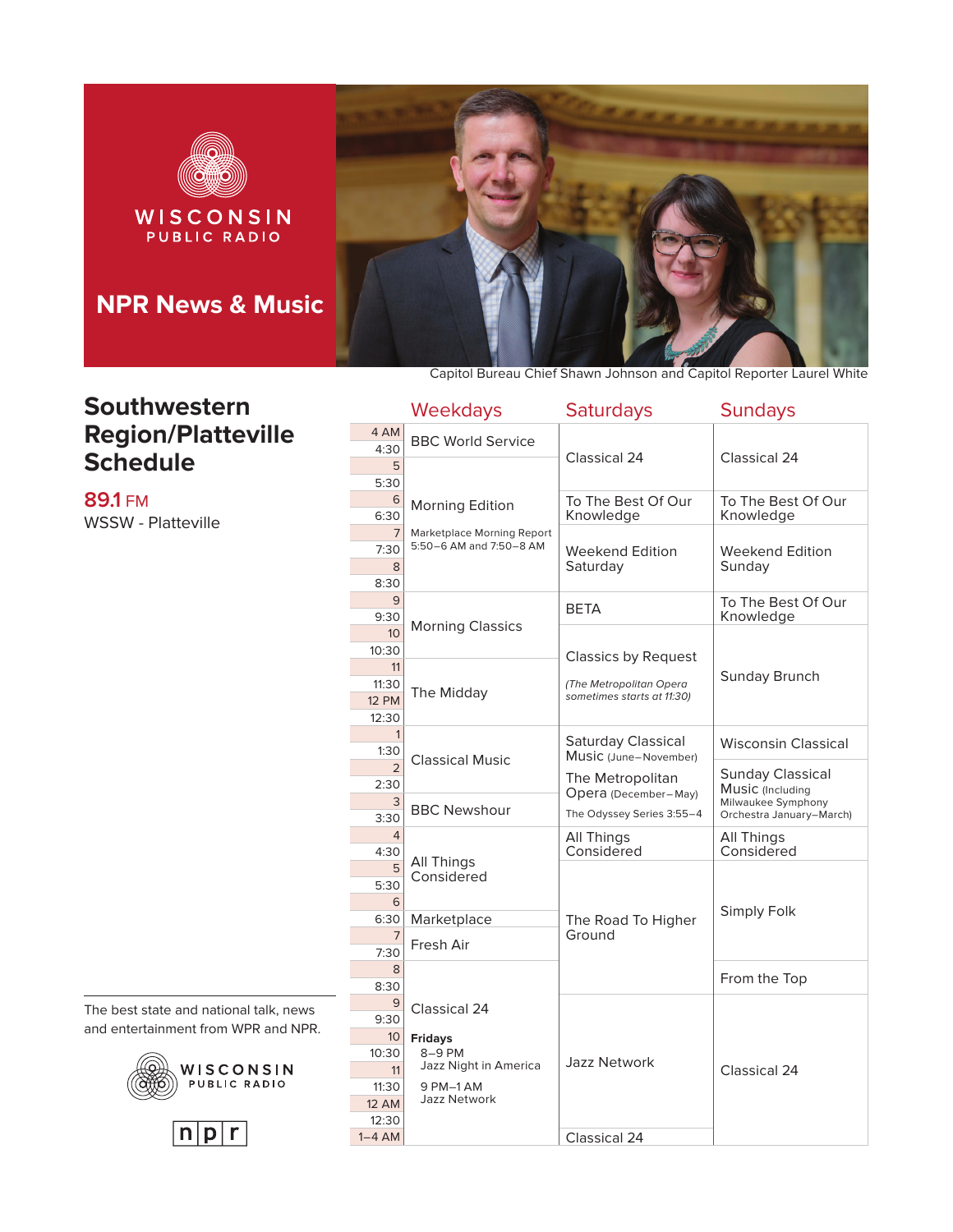

## **Central Region Schedule**

**90.9** FM WHRM - Wausau Capitol Bureau Chief Shawn Johnson and Capitol Reporter Laurel White

|                                | <b>Weekdays</b>                                       | <b>Saturdays</b>                                      | <b>Sundays</b>                                 |
|--------------------------------|-------------------------------------------------------|-------------------------------------------------------|------------------------------------------------|
| 4 AM<br>4:30                   | <b>BBC World Service</b>                              |                                                       |                                                |
| 5<br>5:30                      |                                                       | Classical 24                                          | Classical 24                                   |
| 6<br>6:30                      | <b>Morning Edition</b>                                | To The Best Of Our<br>Knowledge                       | To The Best Of Our<br>Knowledge                |
| $\overline{7}$<br>7:30         | Marketplace Morning Report<br>5:50-6 AM and 7:50-8 AM | Weekend Edition                                       | Weekend Edition                                |
| 8<br>8:30                      |                                                       | Saturday                                              | Sunday                                         |
| 9                              |                                                       | BETA                                                  | To The Best Of Our                             |
| 9:30<br>10                     | <b>Morning Classics</b>                               |                                                       | Knowledge                                      |
| 10:30<br>11                    |                                                       | <b>Classics by Request</b>                            | Sunday Brunch                                  |
| 11:30<br><b>12 PM</b><br>12:30 | The Midday                                            | (The Metropolitan Opera<br>sometimes starts at 11:30) |                                                |
| 1<br>1:30                      |                                                       | Saturday Classical<br>Music (June-November)           | <b>Wisconsin Classical</b>                     |
| $\mathfrak{D}$<br>2:30         | <b>Classical Music</b>                                | The Metropolitan                                      | <b>Sunday Classical</b><br>Music (Including    |
| 3<br>3:30                      | <b>BBC Newshour</b>                                   | Opera (December-May)<br>The Odyssey Series 3:55-4     | Milwaukee Symphony<br>Orchestra January-March) |
| $\overline{4}$<br>4:30         |                                                       | All Things<br>Considered                              | All Things<br>Considered                       |
| 5<br>5:30<br>6                 | All Things<br>Considered                              |                                                       |                                                |
| 6:30                           | Marketplace                                           | The Road To Higher                                    | Simply Folk                                    |
| $\overline{7}$<br>7:30         | Fresh Air (M-Th)<br>Route 51 (F)                      | Ground                                                |                                                |
| 8<br>8:30                      |                                                       |                                                       | From the Top                                   |
| 9<br>9:30                      | Classical 24                                          |                                                       |                                                |
| 10 <sup>°</sup><br>10:30<br>11 | <b>Fridays</b><br>8-9 PM<br>Jazz Night in America     | Jazz Network                                          | Classical 24                                   |
| 11:30<br><b>12 AM</b>          | 9 PM-1 AM<br><b>Jazz Network</b>                      |                                                       |                                                |
| 12:30<br>$1-4$ AM              |                                                       | Classical 24                                          |                                                |

The best state and national talk, news and entertainment from WPR and NPR.